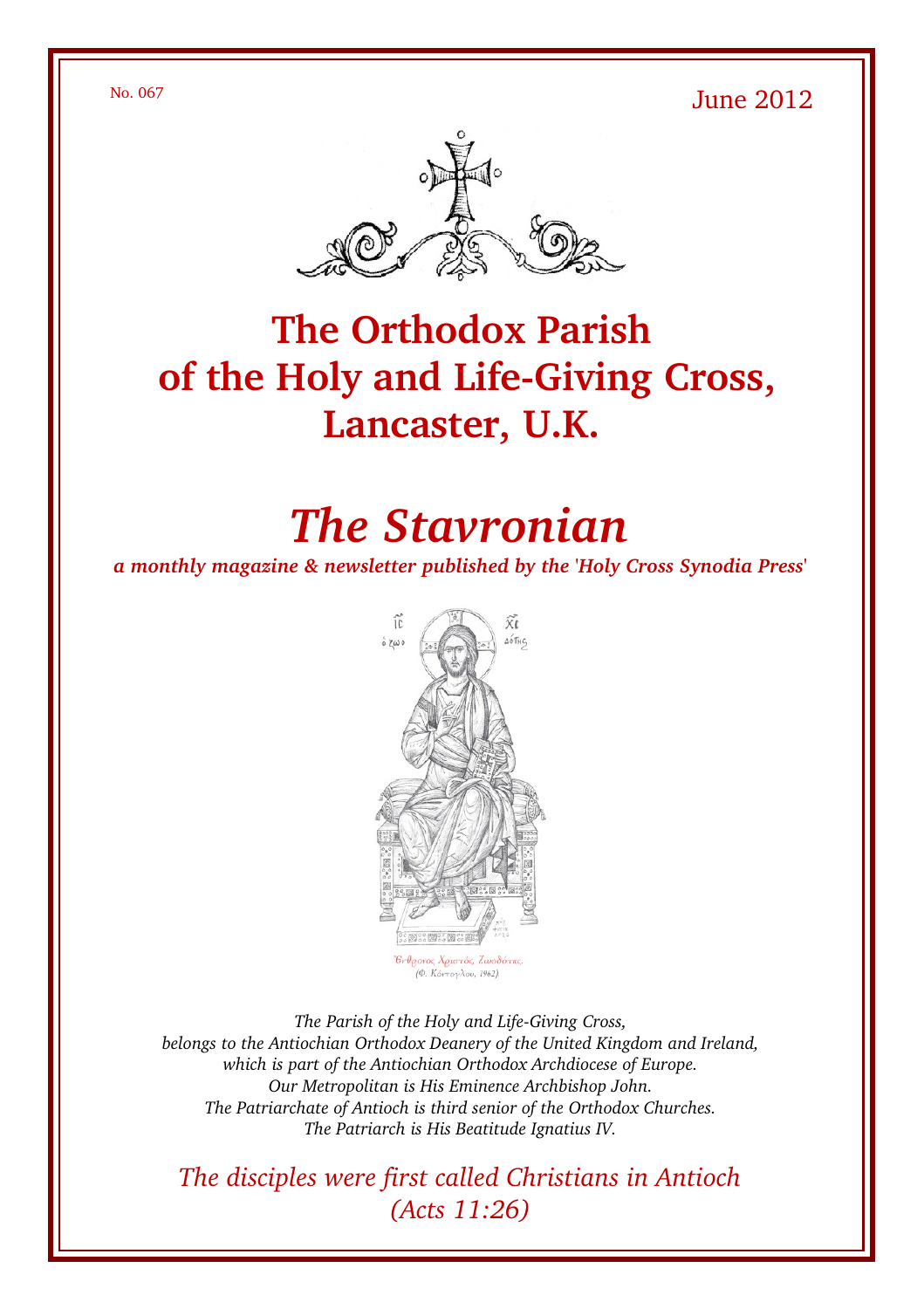#### **THE TRUE LIGHT**

I was watching recently,  $9<sup>th</sup>$  May 2012, on television the lighting ceremony of the Olympic Flame, a ceremony from the Stadium at Ancient Olympia, Greece which dates back to more than 700 years B.C. The torch was lit from a concave mirror which trapped the rays of the sun. The Priestesses and the heralds played by actors and actresses from theatre companies in Athens had rehearsed at great length to get the timing and actions to perfection. The High Priestess called upon the god Apollos to send his light that grace and peace may extend to people all over the world. It was a moment then of some anxiety when the flame was caught by a gust of wind and blown out. Fortunately there was someone standing by for such a possibility and *normal service was resumed* after a brief hiatus. It was particularly fitting and moving that the first and second people to receive the torch had a Greek Father and a British Mother. Leaving the ceremony to prepare for a sermon it was then with some surprise and astonishment that I turned to the following passage:  $1$  Corinthians 3:5-7; *Who then is Paul, and who is Apollos, but ministers through whom you believed, as the Lord gave to each one? I planted, Apollos watered, but God gave the increase. So then neither he who plants is anything, nor he who waters, but God who gives the increase.*

Obviously this was not the same Apollos, but similar enough in respect of being a messenger of peace and grace. This led me to reflect on the ceremony of the lighting of the Olympic flame with the Lighting of the Paschal flame in the Holy Sepulchre. In some imperfect way there is a prefigurement of the miracle which is manifestly given to the world truly and completely in Christ. Of course comparisons between Olympia and Jerusalem break down on closer inspection, indeed they are very different but there is no reason in doubting the fact that St. Paul used such imagery drawn from the Games in the following passage: 1 Corinthians 9:2325; *Now this I do for the gospel's sake, that I may be partaker of it with you. Do you not know that those who run in a race all run, but one receives the prize? Run in such a way that you may obtain it. And everyone who competes for the prize is temperate in all things. Now they do it to obtain a perishable crown, but we for an imperishable crown.* 

Much has been made about the arrival of the Olympic flame to the shores of England from Royal and Sporting celebrities receiving the hand-over, to hiring a special (Gold liveried) plane to transport the flame to England - another similarity with the dispersal of the Light of Christ from Holy Land. Thousands of people greeted the arrival of the flame in Cornwall and this is good to see, for the spirit of friendly competition draws people from different nationalities and cultures together. However, one is left with the feeling that if only people knew Christ the Light of the World who cannot be extinguished by wind or death, they would greet His presence with enthusiastic joy to receive His light, His peace and His grace. We too, like the mirror are called to reflect Christ's Light and to kindle the flame of love in our hearts and like the Apostle Apollos we are to be torch bearers and to shine as lights in the world to the glory of God the Father! John 1:9; *That was the true Light which gives light to every man coming into the world.*



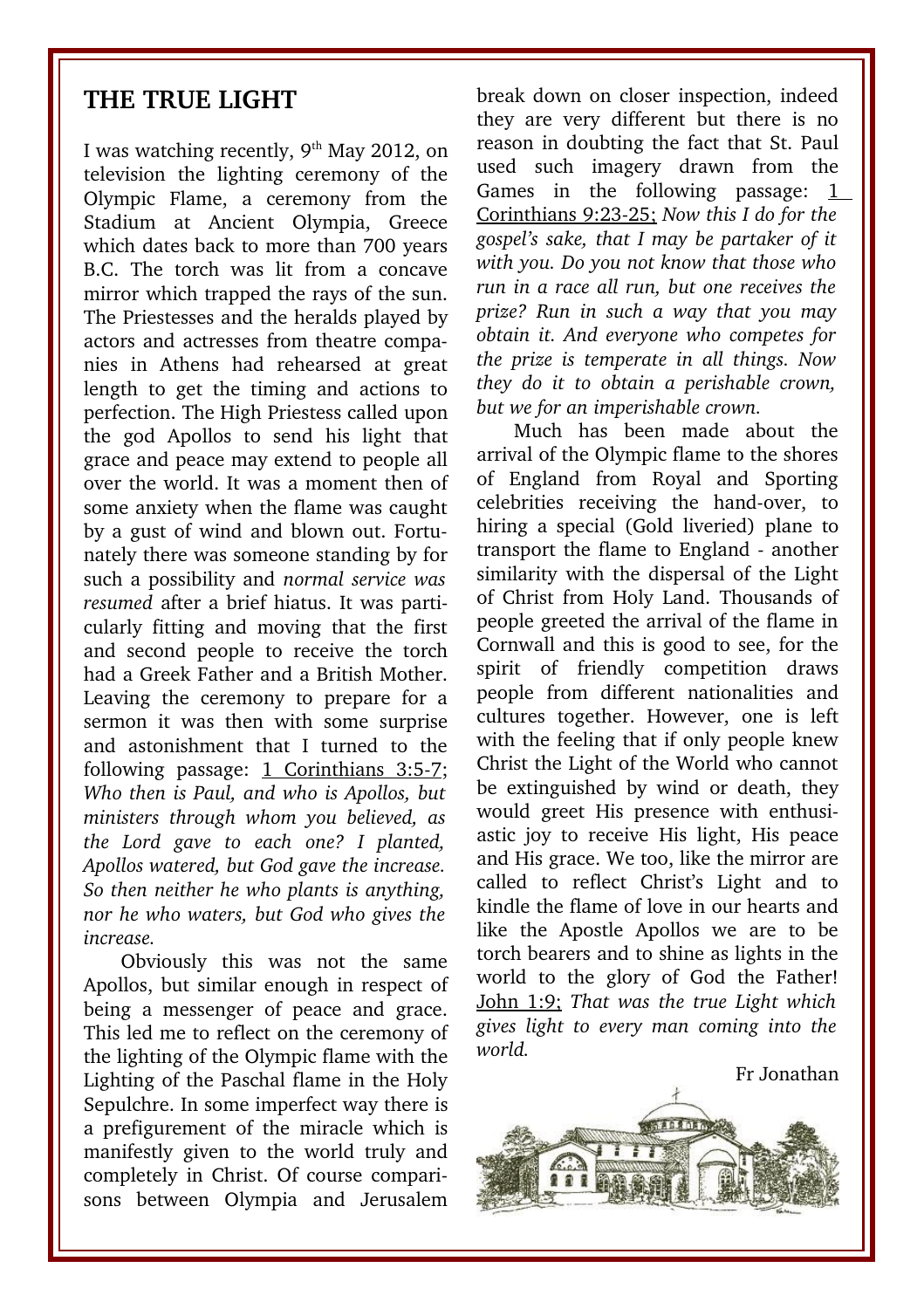### **PARTY FOR EVERYBODY! WHAT FOR?**

It was one of the most beautiful Russian nights with the Eurovision Song Contest in Baku. Though our grannies took second, it was unanimously accepted as a win!

First and foremost, there are about 180 different nations in Russia. It would be naive and incorrect to call them all Russians. Likewise it is incorrect to regard every citizen in Great Britain an Englishman or an Englishwoman. Therefore, the original name of our country is ROSSIYA, which includes all peoples living in it, where Russians make a part, though substantial.

The six old ladies from the village of Buranovo in the Republic of Udmurtia, which is one of the subjects of Russia, became famous overnight after the qualifying competition for the Eurovision contest. They would struggle and represent the country in Azerbaijan - 'Buranovskiye babushki', whose average age is over seventy…

Who was able to predict that the impressive European competition of the young and beautiful with lots of make-up and finest garments on with cutting edge technical devices would be shaken by a group of old ladies, who are very much concerned about their cattle and gardens abandoned at home in Buranovo?



I really love the question 'Who won at the song contest in Baku'. No doubt, the six ladies from Buranovo did. Oh, yes, there was that girl from Sweden. Sorry. But do you think that someone will remember anybody else from the Baku contest but the Buranovskiye Babushki?

Another question that I like. With what did they win within that glamour? Open-hearts, sincere eyes, no make-up on, true loving souls.

At last, I adore this one. Why did it happen to them? As simple as snow is white. They were really after raising funds. Indeed, the ladies did fundraise for... building an Orthodox church in their village because the old one was destroyed and demolished during the Soviet period. Now, each person in my country knows that the groundwork was completed at the construction site of the new Buranovo Orthodox temple!

While away in Baku, the ladies were awarded the title of people's artists of their Republic. I want to visit the Orthodox church in Buranovo. I really do.

> *Pavel Zlobin Chebarkul, Russia*

#### **LETTER FROM ITHACA, NY**

Dear Fr. Jonathan,

Thank you very much for sending the May Stavronian Newsletter. All of the articles are excellent, especially "Life after birth", and thank you very much for the photos; we were glad to see you, Panos and Evangelia at Father Christopher's Ordination.

I would like to share with you some information about the Baking Sales of our Orthodox Parish group from St. Catherine Greek Orthodox Church held twice a year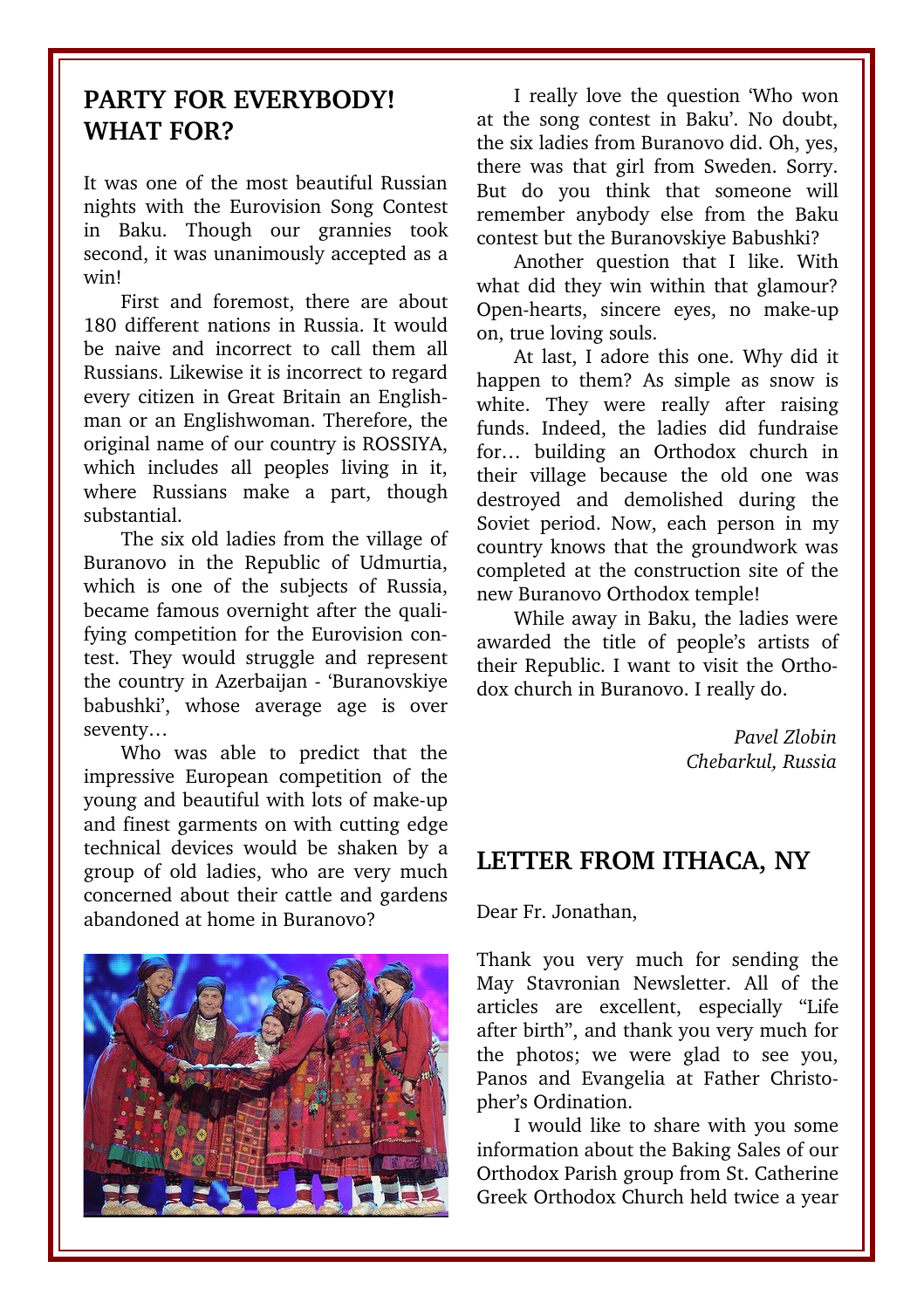(one week before Christmas and one week before Easter). The President of the Ladies Greek Orthodox Parish group made a schedule for baking baklava, cookies and bread on a board in the Parish hall during coffee hours; people sign up for different date for making baking goodies. For example, on Sunday after the Divine liturgy at 12.00 for making *baklava*, on Monday for baking *melomakarona* cookies, Wednesday for making *tsoureki* (Easter Bread) etc.. Thursday (one day before Baking Sale) is packaging time, the women put baking goodies in plastic or paper boxes or paper cups for each cookie and people can bake something at home and drop it one day before the Baking Sale on Friday. Products for baking (flour, sugar, nuts, butter, eggs…) are donated by the people from the Orthodox Community a few week before. People always like to help.

At the Last Baking sale I stayed with women to make *baklava*; it was my first experience of making it. The ladies are very friendly, they showed me what to do and I noticed that it was not as difficult as it seemed before.

What is really amazing is that they are doing this sale from year to year, and even without any advertisement every year it is a great success, all products are sold within a couple first hours of the sale.

After the Baking Sale, women of Orthodox Parish group go to the Greek restaurant to celebrate and sometimes the Priest joins us.

The Baking Sale is an excellent source of fundraising for Church and it is a good example how people can invest time and effort to support the church and are rewarded by joint success.

Best wishes to Lancaster Orthodox Community,

> *Alla Ganshyna Ithaca, USA*



## **GLOSSARY OF ORTHODOX TERMS: I-**

ICON Image. Christ is "the image of the invisible God" (Col. 1:15). Because Christ is God who became Man, He can Himself be pictured or imaged. Thus, icons of Christ— together with those of His saints express the reality of the Incarnation. Orthodox Christians honor or venerate icons, but never worship them, for worship is due to God alone. The honor given to icons passes on to the one represented on the icon, as a means of thanksgiving for what God has done in that person's life.

IDOL A statue or other image of a false god; also, anything that is worshiped in place of the one true God. Money, possessions, fame, even family members can become idols if we put them ahead of God (see Lev. 26:1; Col. 3:5).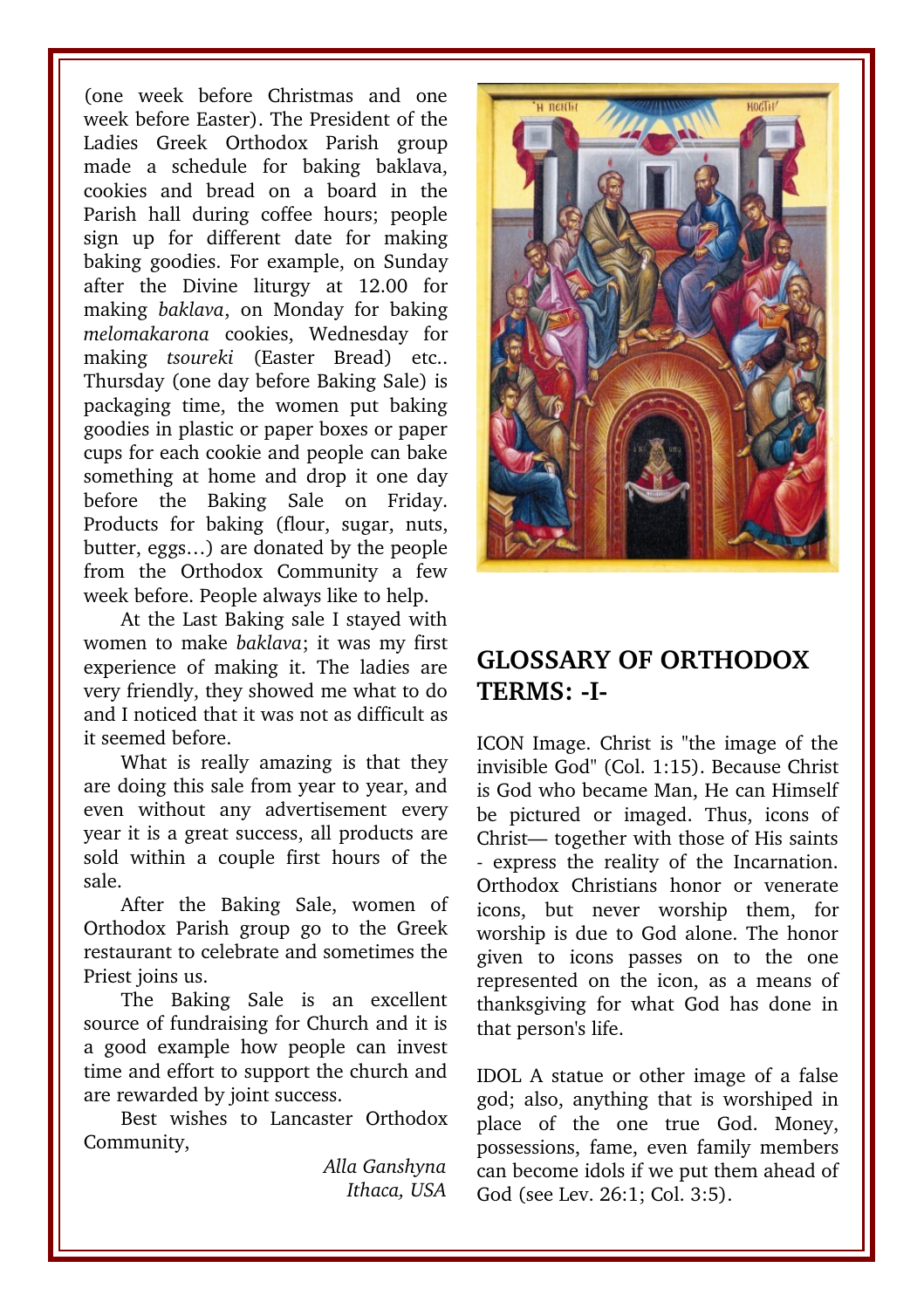ILLUMINATION Enlightenment. In the Bible, darkness is often used as an image of sin and death. To be illuminated is to be shown the true path of righteousness in God, thereby being led out of the darkness of sin and death. Baptism is called illumination, because in it we are delivered from sin and death and regenerated by the Holy Spirit. See Ezra 9:8; Ps. 13:3; 18:28; Eph. 1:18.

IMAGE (Gr. eikon) Literally, "icon." The Bible teaches that man was created in the image and likeness of God. Men and women reflect the divine image in their ability to reason and to rule nature, and in freedom of action. Although sin has darkened or stained God's image, it has not annihilated it. Through Christ, the image of God is renewed in man as believers are transformed by the grace of the Holy Spirit. See Gen. 1:26: Rom. 8:29; 2 Cor. 3:18. See also ICON.

IMMANUEL "God is with us," a title of Christ the Messiah, God in the flesh (Is. 7:14; Matt. 1:22, 23).

IMMORTALITY Eternal life. Those who follow Christ will rise to eternal life with Him in heaven; those who reject Him will be resurrected to eternity in hell (John 3:1618; 5:2629).

INCARNATE From Latin, meaning "to become flesh." Christ is God Incarnate: He became flesh—that is, human thereby sanctifying human flesh and reuniting all humanity to God. According to Orthodox doctrine, Jesus Christ is perfect God and perfect Man (Luke 1:26 38; John 1:1-14; Phil. 2:5-7).

INCENSE The sap of the frankincense tree, or other aromatic substances, dried and burned in honor of God. The offering of incense has been associated with the worship of God since God commanded Moses to burn incense to Him in the tabernacle. The prophet Malachi (1:11) predicts, "among the Gentiles [the Church] . . . incense shall be offered . . ." The Magi offered frankincense to the infant Christ. Incense manifests the prayers of the saints as they ascend to heaven. It is found in every revelation of the worship of God in heaven. See Ex. 30:1-8; Matt. 2:9-11; Rev. 5:8.

INFANT BAPTISM There are numerous biblical passages which support the ancient Christian practice of infant baptism, which was universal in the Church until the Anabaptist reaction after the Protestant Reformation. Among these are: "Let the little children come to Me, and do not forbid them; for of such is the kingdom of heaven" (Matt. 19:14); the baptism of whole households and families, presumably including children (Acts 16:14, 15, 25 33): and Paul's comparison between circumcision, which was given to infants, and baptism (Col. 2:11, 12). See John 3:3-6; Rom. 6:3, 4; Gal. 3:27; 1 Pet. 3:21.

INTERCESSION Supplication to God in behalf of another person. Christ intercedes before God the Father in behalf of the repentant sinner, and God's people intercede for one another (see Is. 53:12; Jer. 27:18; Rom. 8:34).

For the original source click [here.](http://www.antiochian.org/orthodox-church-terms-h-n)

#### **OLD STAVRONIAN CORNER**

Thomas Tziortziotis (O.S. 2002-03) sends his greetings in Christ to the Parish of Holy Cross. Thomas is now in London working at the financial sector; we wish him all the best in Christ in terms of his work as well as on a personal level.